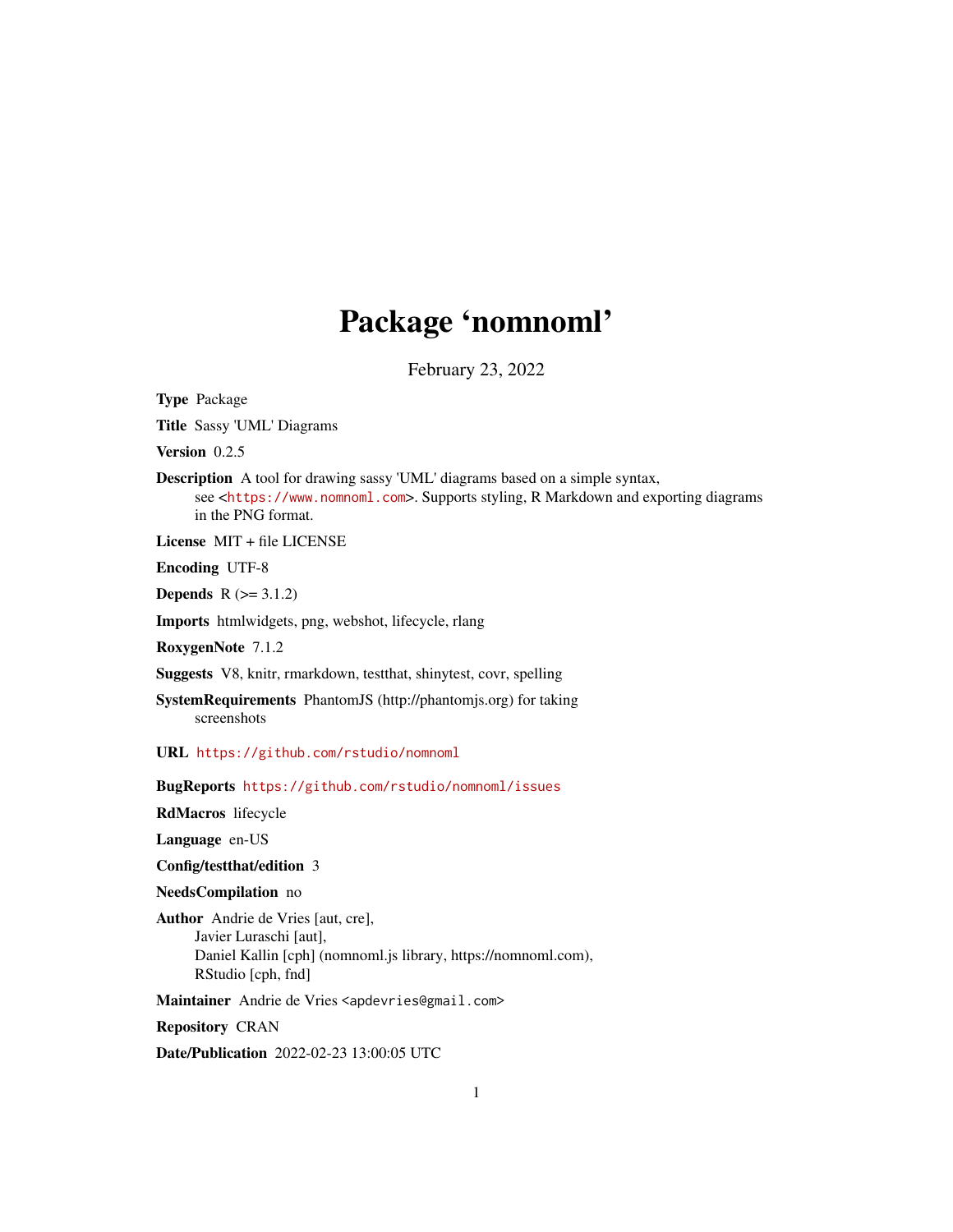### <span id="page-1-0"></span>R topics documented:

| Index |  |
|-------|--|
|       |  |
|       |  |
|       |  |
|       |  |

<span id="page-1-1"></span>nomnoml *Create and render a nomnoml diagram.*

#### Description

#### [Experimental]

Renders a 'nomnoml' diagram as an 'htmlwidget' or saves it as a '.png' or '.svg' image.

#### Usage

```
nomnoml(
  code = "[Hello]-[World!]",
 png = NULL,
 width = NULL,
 height = NULL,svg = FALSE,...
)
```
#### Arguments

| code     | The nomnoml diagram code.                                                                                                         |
|----------|-----------------------------------------------------------------------------------------------------------------------------------|
| png      | Optional file name to export diagram as 'png'.                                                                                    |
| width    | Optional width in pixels for the exported 'png'.                                                                                  |
| height   | Optional height in pixels for the exported 'png'.                                                                                 |
| svg      | Use 'svg' output instead of 'png'? Notice that rendering in 'svg' is not at a par<br>with 'png' and renders incorrectly at times. |
| $\cdots$ | Additional parameters.                                                                                                            |

#### Details

The 'nomnoml' syntax is simple and intuitive, a "Hello World" example can be rendered as an 'htmlwidget' as follows:

nomnoml::nomnoml("[Hello]-[World!]")

You can also render as a 'png' file with specific dimensions:

nomnoml::nomnoml("[Hello]-[World!]",png = "hello.png",600,100)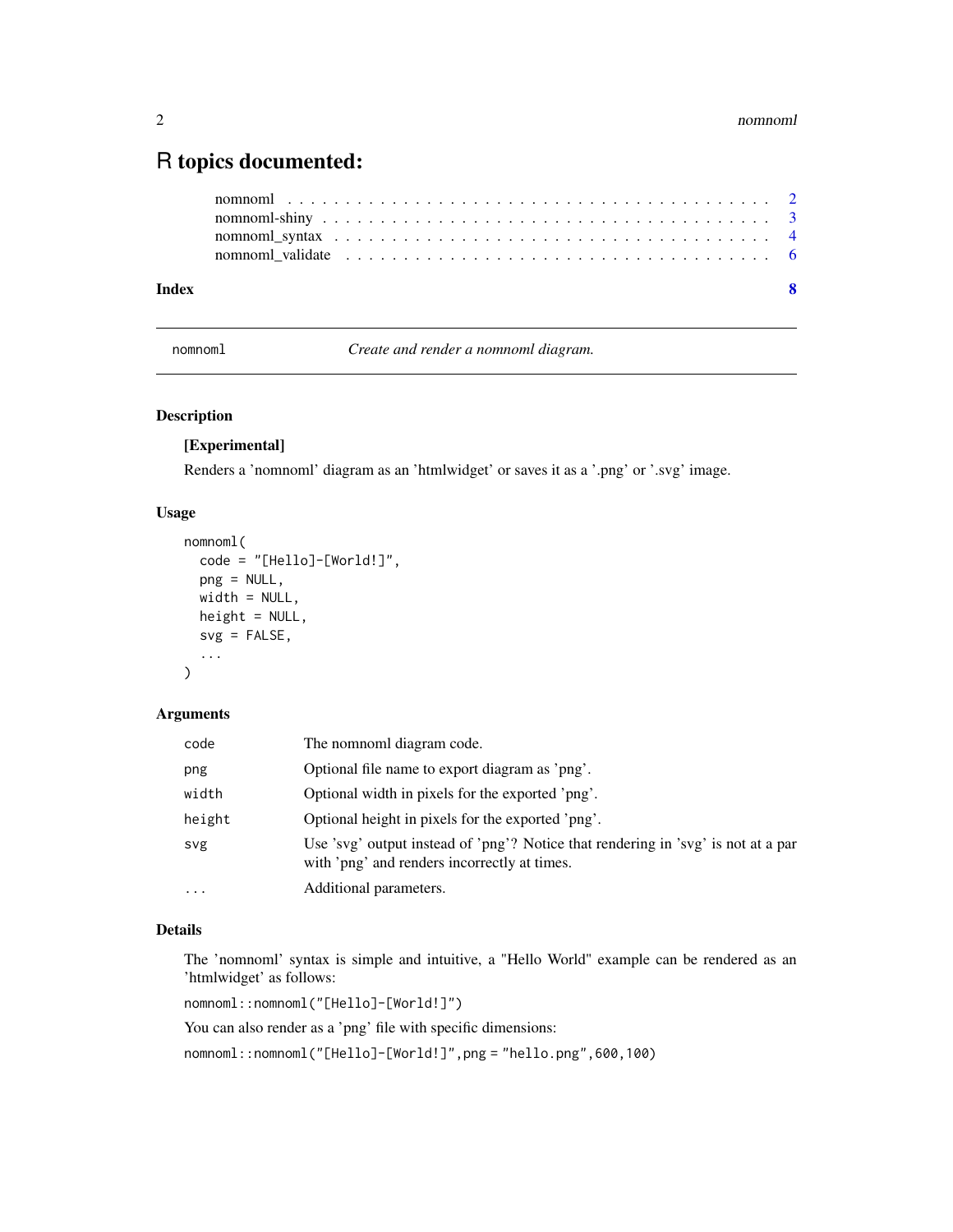#### <span id="page-2-0"></span>nomnoml-shiny 3

Still, complex diagrams can be defined by combining multiple association types, classifier types, directives and custom classifier styles.

You can also use of the nomnoml 'knitr' chunk to render inline diagrams in R Markdown documents.

#### Syntax

For a summary of available nomnoml syntax, including association types, directives and customer classifier styles, see [nomnoml\\_syntax](#page-3-1)

#### See Also

[nomnomlOutput\(\)](#page-2-1), [renderNomnoml\(\)](#page-2-1), [nomnoml\\_validate\(\)](#page-5-1), [nomnoml\\_syntax\(\)](#page-3-1)

#### Examples

```
# Render simple diagram:
nomnoml::nomnoml("[Hello]-[World!]")
```

```
# Render complex diagram:
nomnoml::nomnoml("
  #stroke: #a86128
  [<frame>Decorator pattern|
    [<abstract>Component||+ operation()]
    [Client] depends --> [Component]
    [Decorator|- next: Component]
    [Decorator] decorates -- [ConcreteComponent]
    [Component] <:- [Decorator]
    [Component] <:- [ConcreteComponent]
  ]")
```
nomnoml-shiny *Shiny bindings for nomnoml.*

#### <span id="page-2-1"></span>Description

#### [Experimental]

Output and render functions for using nomnoml within Shiny applications and interactive Rmd documents.

#### Usage

```
nomnomlOutput(outputId, width = "100%", height = "400px")
renderNomnoml(expr, env = parent.frame(), quoted = FALSE)
```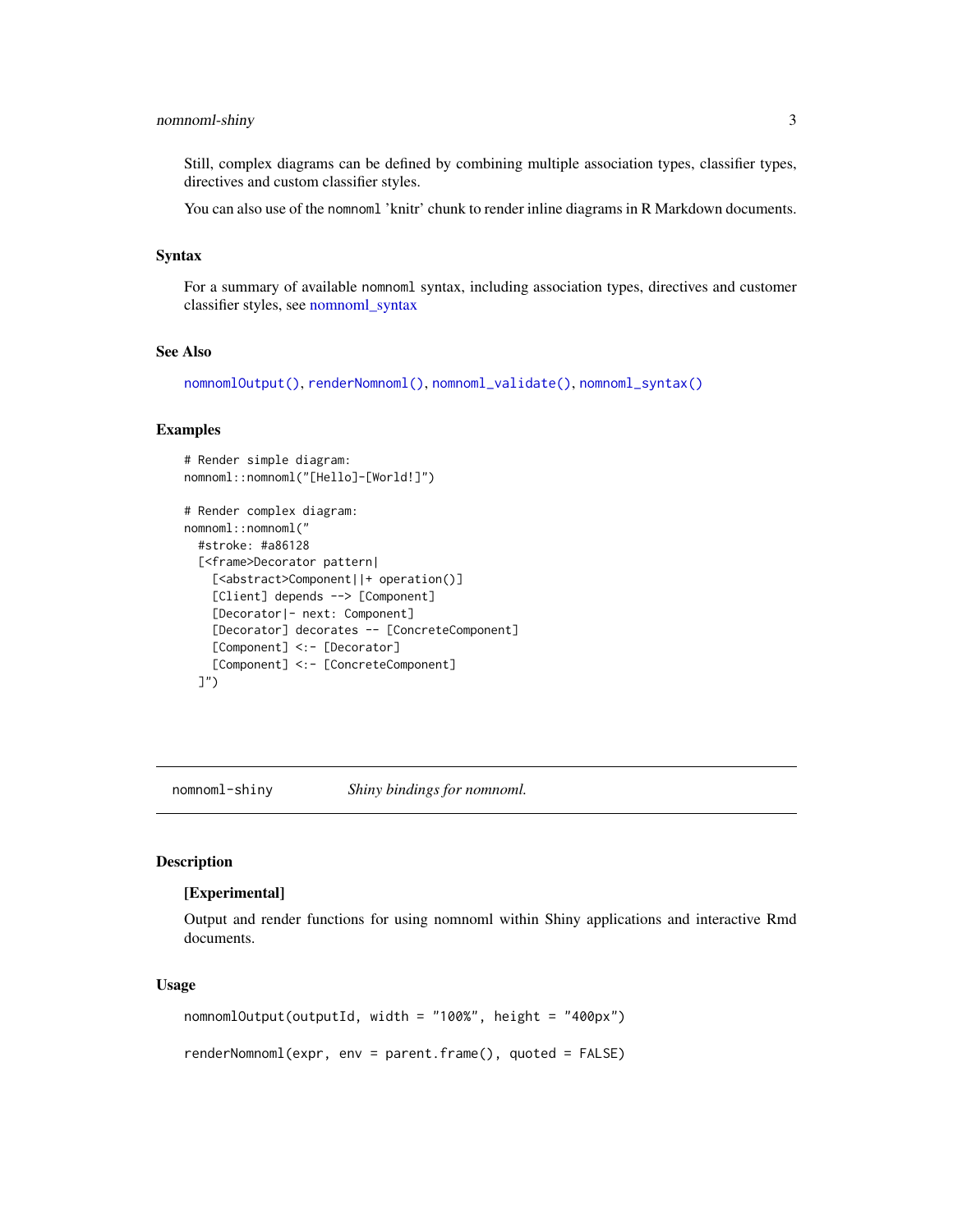#### <span id="page-3-0"></span>Arguments

| outputId      | output variable to read from                                                                                                      |
|---------------|-----------------------------------------------------------------------------------------------------------------------------------|
| width, height | Must be a valid CSS unit (like '100%', '400px', 'auto') or a number, which<br>will be coerced to a string and have 'px' appended. |
| expr          | An expression that generates a nomnoml                                                                                            |
| env           | The environment in which to evaluate expr.                                                                                        |
| quoted        | Is expr a quoted expression (with $\text{quote}()$ )? This is useful if you want to save<br>an expression in a variable.          |

#### See Also

[nomnoml\(\)](#page-1-1)

<span id="page-3-1"></span>nomnoml\_syntax *Summary of nomnoml syntax.*

#### Description

Summary of nomnoml syntax.

#### Association Types

association association -> association <-> dependency --> dependency <--> generalization -:> generalization <: implementation --:> implementation <:- composition + composition +-> aggregation oaggregation o-> note - hidden -/ weightless edge \_> weightless dashed \_\_

#### Classifier Types

[name] [<abstract> name] [<instance> name] [<note> name]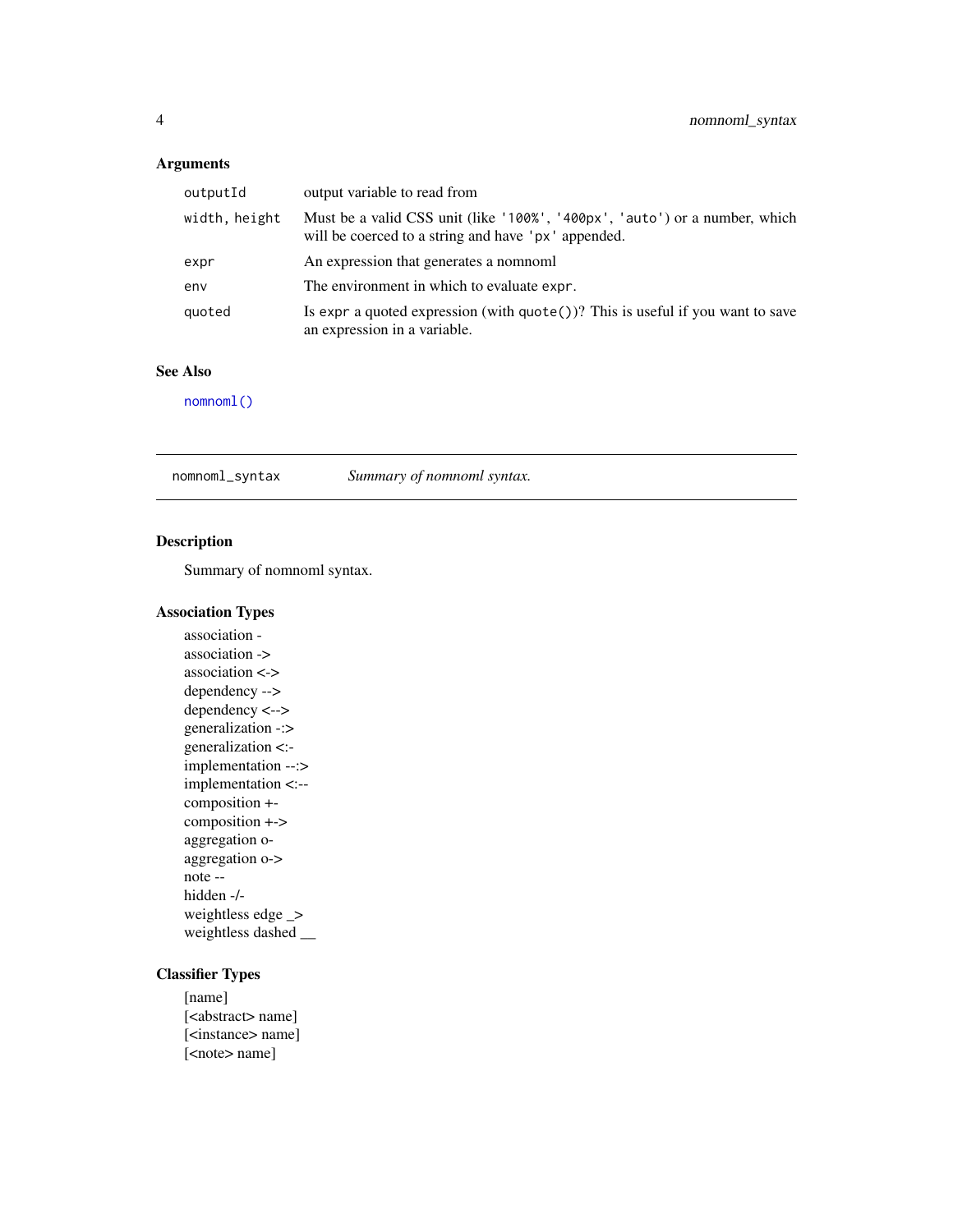#### nomnoml\_syntax 5

[<reference> name] [<package> name] [<frame> name] [<database> name] [<start> name] [<end> name] [<state> name] [<choice> name] [<input> name] [<sender> name] [<receiver> name] [<transceiver> name] [<actor> name] [<usecase> name] [<label> name] [<hidden> name] [<table> table | a | 5 | b | 7]

#### **Directives**

#arrowSize: 1 #bendSize: 0.3 #direction: down | right #gutter: 5 #edgeMargin: 0 #edges: hard | rounded #background: transparent #fill: #eee8d5; #fdf6e3 #fillArrows: false #font: Calibri #fontSize: 12 #leading: 1.25 #lineWidth: 3 #padding: 8 #spacing: 40 #stroke: #33322E #title: filename #zoom: 1 #acyclicer: greedy #ranker: network-simplex | tight-tree | longest-path

#### Custom Classifier Styles

A directive that starts with . define a classifier style. The style is written as a space separated list of modifiers and key/value pairs. #.box: fill=#8f8 dashed #.blob: visual=ellipse [<br/>box> GreenBox] [<br/>blob> HideousBlob]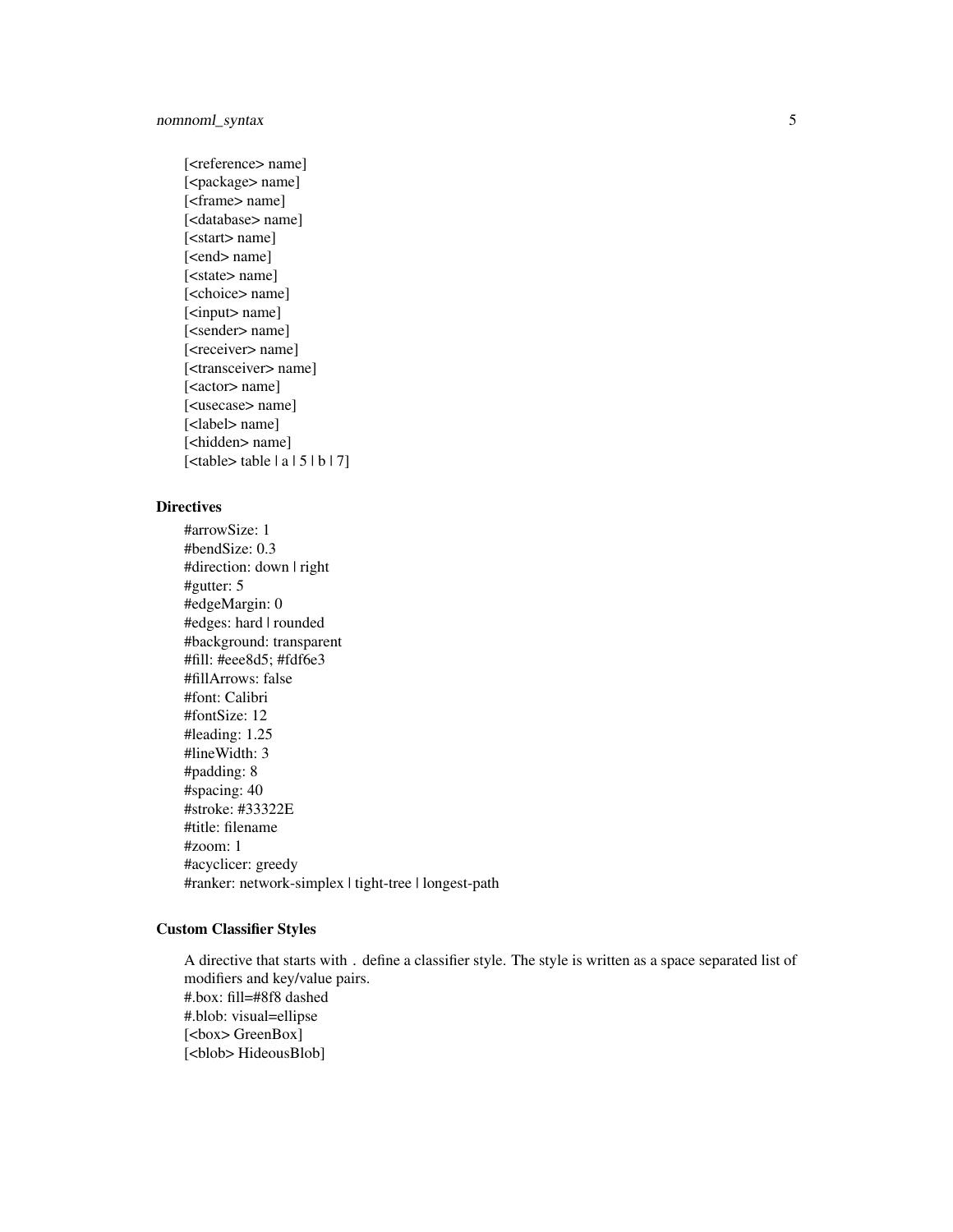#### Available key/value pairs are::

fill=(any css color) stroke=(any css color) align=center align=left direction=right direction=down visual=actor visual=class visual=database visual=ellipse visual=end visual=frame visual=hidden visual=input visual=none visual=note visual=package visual=receiver visual=rhomb visual=roundrect visual=sender visual=start visual=transceiver

#### Style title and text body:

title=left,italic,bold body=center,italic,bold

#### Text modifiers::

bold underline italic dashed empty

<span id="page-5-1"></span>nomnoml\_validate *Use the* V8 *JavaScript engine to validate a* nomnoml *diagram.*

<span id="page-5-0"></span>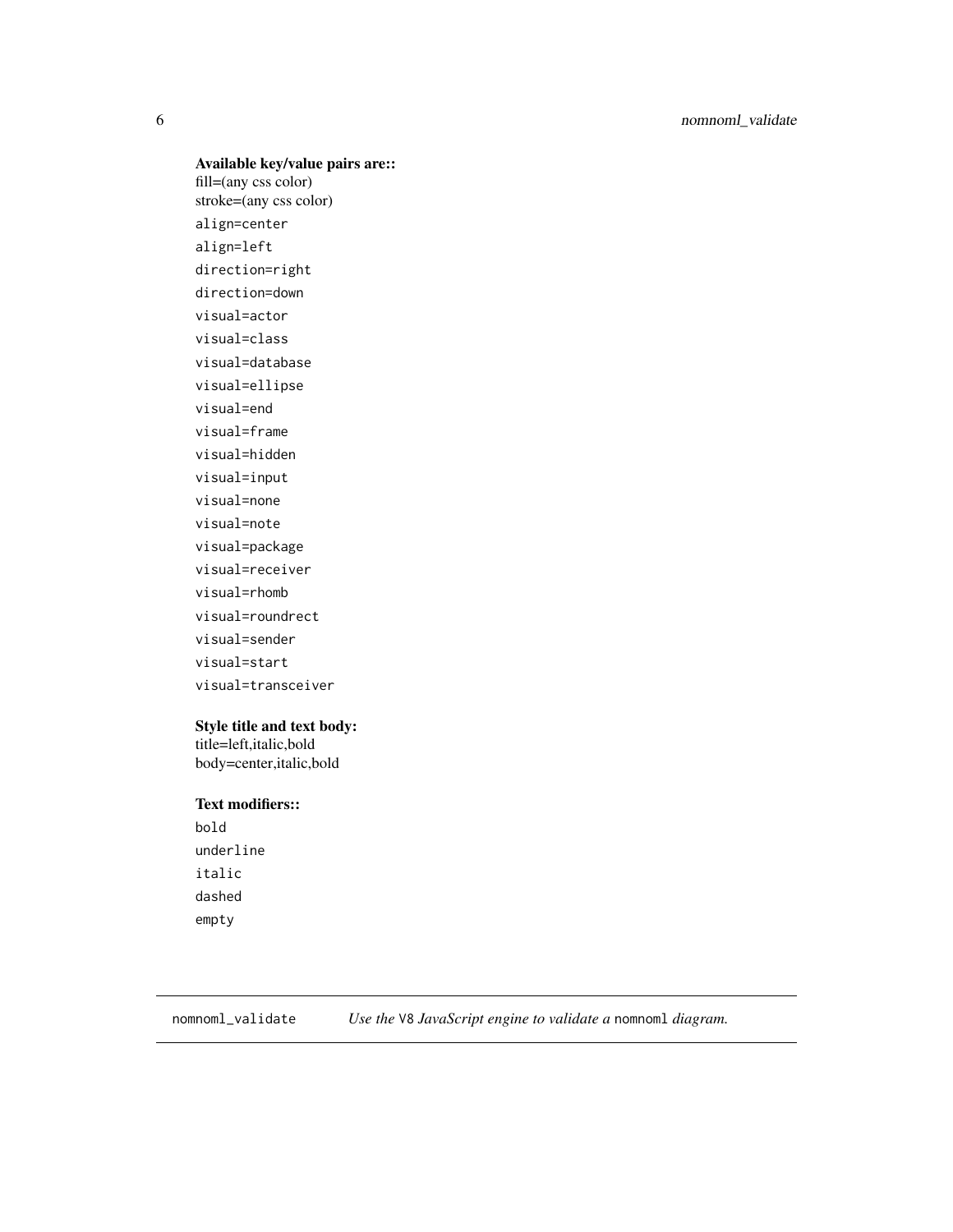#### <span id="page-6-0"></span>Description

#### [Experimental]

Although the nomnoml widgets render very quickly in the IDE, it can take a few seconds to grab a static screenshot and create a png file. In these situations it can be helpful to validate if the nomnoml JS library can parse a diagram.

This function returns TRUE if a diagram can be parsed, and FALSE otherwise. If FALSE the function also throws a warning.

#### Usage

```
nomnoml_validate(diagram = "[test]")
```
#### Arguments

diagram A nomnoml diagram to validate

#### Value

Either TRUE or FALSE

#### See Also

[nomnoml\(\)](#page-1-1)

#### Examples

```
## Not run:
if (requireNamespace("V8", quietly = TRUE)) nomnoml_validate("[hello] -> [world]")
```
## End(Not run)